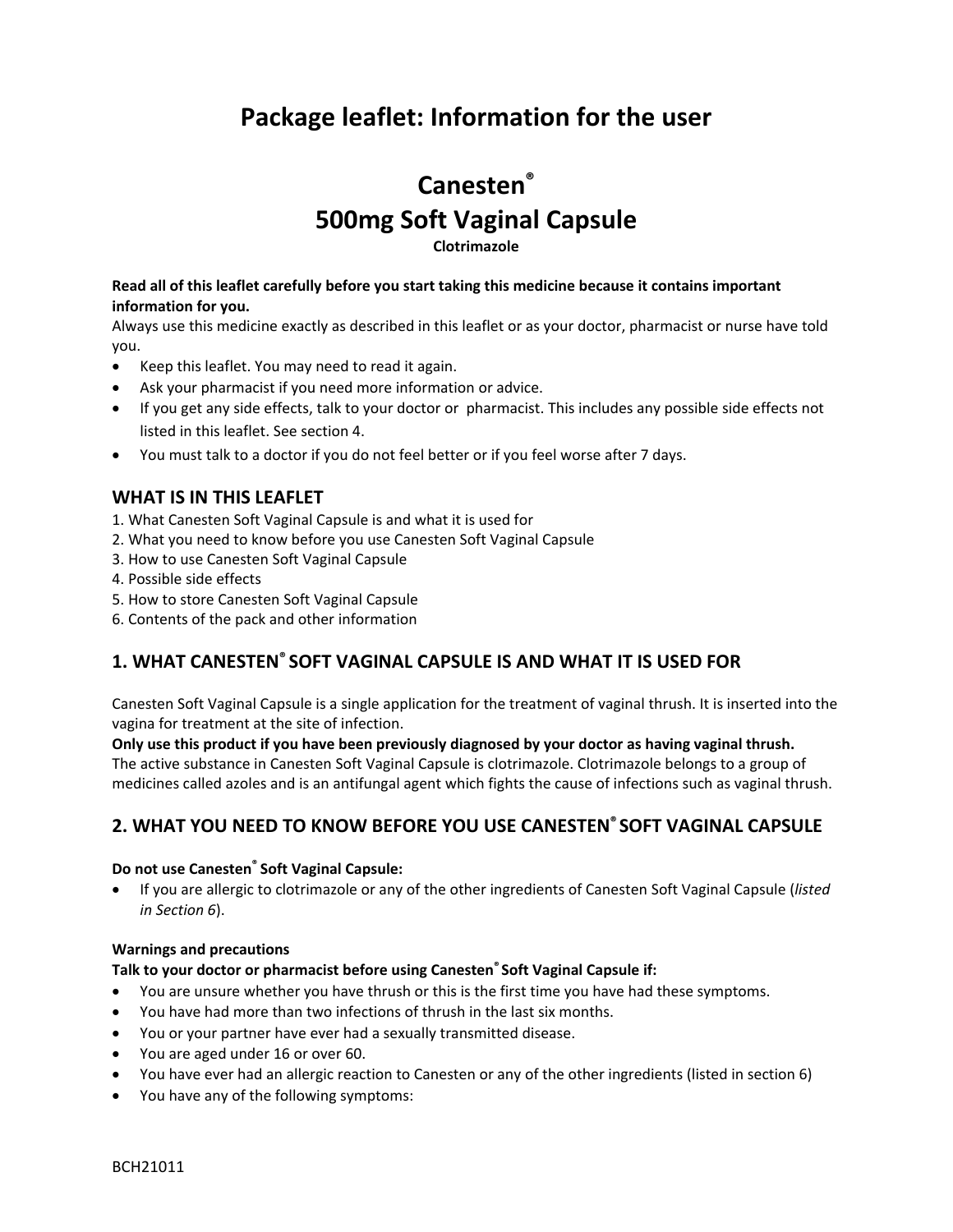- Irregular vaginal bleeding.
- Abnormal vaginal bleeding or a blood-stained discharge.
- Ulcers, blisters or sores of the vagina or vulva.
- Lower abdominal pain.
- Back pain
- Shoulder pain
- Pain or difficulty in passing urine.
- Fever or chills.
- Feeling sick or vomiting.
- Diarrhoea.
- A foul smelling discharge from the vagina.

This is because Canesten Soft Vaginal Capsule may not be the right treatment for you.

#### **Special precautions:**

As with other soft vaginal capsules, this product may reduce the effectiveness of rubber contraceptives, such as condoms or diaphragms. Consequently, you should use alternative precautions for at least five days after using this product.

Do not use tampons, intravaginal douches, spermicides or other vaginal products while using this product. Do not use this product during your period as it may be less effective.

#### **Children**

Not for use in children under 16.

#### **Other medicines and Canesten Soft Vaginal Capsule:**

Please tell your doctor or pharmacist if you are taking or have recently taken any other medicines, including medicines obtained without a prescription.

Inform your doctor if you are taking tacrolimus or sirolimus (used to reduce the immune response to prevent rejection after an organ transplant).

#### **Pregnancy and breastfeeding:**

If you are pregnant or breastfeeding, think you may be pregnant or are planning to have a baby, ask your doctor or pharmacist for advice before using this medicine. Canesten Soft Vaginal Capsule can be used in pregnancy and breastfeeding but only under the supervision of your doctor or midwife. You must follow his/her instructions for use.

Use of the applicator is not advised during pregnancy.

#### **Important information about some of the ingredients:**

Canesten® Soft Vaginal Capsule contains soya oil. If you are allergic to peanut or soya, do not use this medicinal product.

## **3. HOW TO USE CANESTEN® SOFT VAGINAL CAPSULE**

Always use this medicine exactly as described in this leaflet or as your pharmacist or doctor has told you. Check with your pharmacist if you are not sure.

The applicator should be used to insert the soft vaginal capsule as high as possible into the vagina, preferably before going to sleep at night for convenient and comfortable treatment.

Wash your hands before removing the foil from the blister pack and again afterwards when you have used the applicator.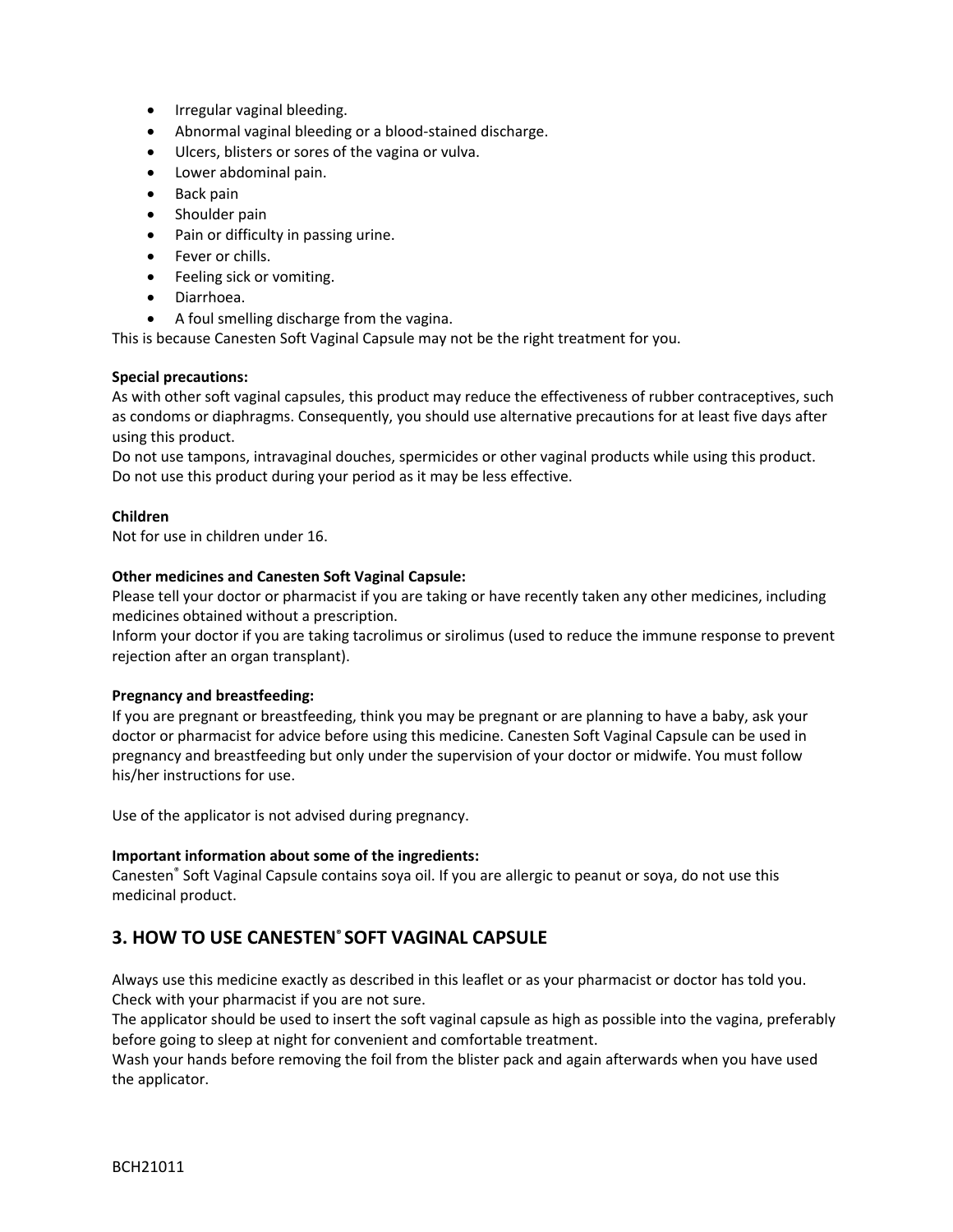1. Remove the applicator from the packaging. Pull out the plunger A until it stops. Remove the soft vaginal capsule from the foil blister pack and place firmly into the applicator B.

2. Fix the Soft Vaginal Capsule firmly into the designated holder of the applicator B, by a light twist. The soft vaginal capsule fits tightly into the applicator.

3. Carefully put the applicator as deep as is comfortable into the vagina (this is easiest when lying on your back with your knees bent up). Holding the applicator in place, slowly press the plunger until it stops so that the soft vaginal capsule is deposited into the vagina.

4. Remove the applicator. Dispose of the applicator in a safe place, out of the reach of children. The applicator cannot be flushed down the toilet.

Since the soft vaginal capsule dissolves in the vagina, it may be helpful to wear a panty liner. The symptoms of thrush should disappear within three days of treatment. If no improvement is seen after seven days you must tell your doctor. If the infection returns after seven days you may use one further treatment, but if you have more than two infections within six months you should see your doctor.

#### **Canesten® Soft Vaginal Capsule is for use in the vagina only: Do not put the soft vaginal capsule in your mouth or swallow it.**

If the soft vaginal capsule is swallowed accidentally, tell your doctor straight away or contact the Accident and Emergency Department of your nearest hospital.

## **4. POSSIBLE SIDE EFFECTS**

Like all medicines, this medicine can cause side effects, although not everybody gets them.

As with all medicines, some people may be allergic to the soft vaginal capsule. If you are allergic, a reaction will occur soon after you have used the medicine. If you experience an allergic reaction or the redness, burning, pain, itching or swelling get worse, stop using this product and tell your doctor straight away or contact the Accident and Emergency Department of your nearest hospital. Signs of an allergic reaction may include:

- Rash.
- Swallowing or breathing problems.
- Swelling of your lips, face, throat or tongue.
- Weakness, feeling dizzy or faint.
- Nausea.

After you use Canesten soft vaginal capsule you might experience:

- Itching, rash, swelling, redness, discomfort, burning, bleeding, vaginal discharge, irritation or vaginal peeling.
- Pain (e.g. abdominal or pelvic area).
- Nausea

If you experience any of the above effects or react badly to the Soft Vaginal Capsule in any other way not listed in this leaflet, tell your doctor or pharmacist immediately.

#### Reporting of side effects

If you get any side effects, talk to your doctor, pharmacist or nurse. This includes any possible side effects not listed in this leaflet. You can also report side effects directly via HPRA Pharmacovigilance; Website: www.hpra.ie. By reporting side effects you can help provide more information on the safety of this medicine.

## **5. HOW TO STORE CANESTEN® SOFT VAGINAL CAPSULE**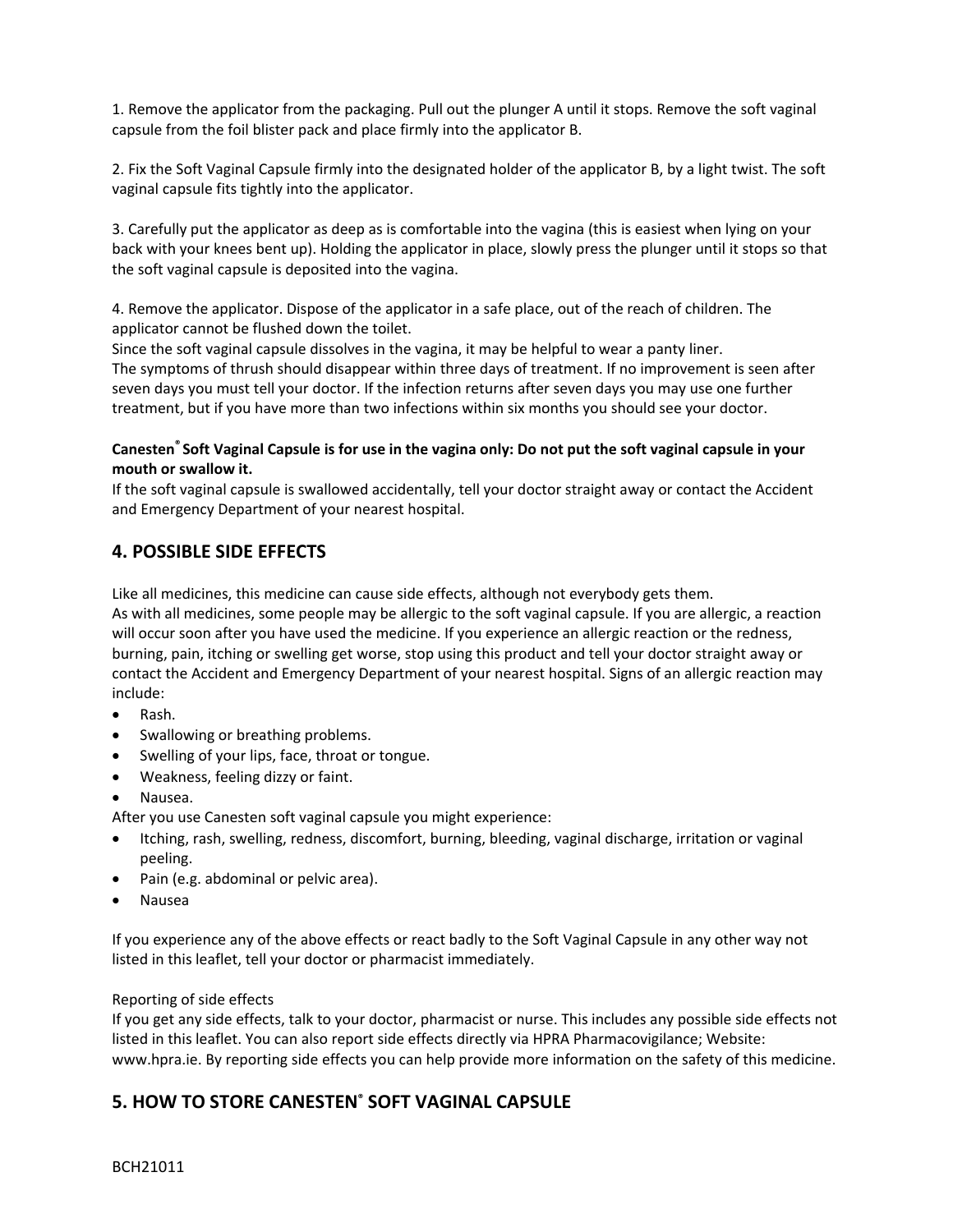#### **Keep out of the sight and reach of children.**

This medicinal product does not require any special temperature storage precautions. Do not use this medicine after the expiry date which is stated at one end of the carton and on the foil blister strip after EXP. The expiry date refers to the last day of that month.

Do not throw away any medicines via wastewater or household waste. Ask your pharmacist how to throw away medicines you no longer use. These measures will help to protect the environment.

## **6. CONTENTS OF THE PACK AND OTHER INFORMATION**

#### **What Canesten® Soft Vaginal Capsule contains:**

- The active substance is clotrimazole. Each soft vaginal capsule contains 500mg clotrimazole.
- The other ingredients are white soft paraffin, liquid paraffin, gelatin, glycerol, titanium dioxide (E171), quinoline yellow (E104), sunset yellow (E110), lecithin (source of soya oil), medium-chain triglycerides.

See Section 2 'Important information about some of the ingredients' for soya oil advice.

#### **What Canesten® Soft Vaginal Capsule looks like and contents of the pack:**

Canesten Soft Vaginal Capsule contains a single yellow teardrop-shaped soft vaginal capsule held inside a foil blister pack and one applicator for insertion of the soft vaginal capsule into the vagina. Each applicator is for single use only.

#### **Marketing Authorisation Holder:**

Bayer Ltd., The Atrium, Blackthorn Road, Dublin 18.

#### **Manufacturer:**

GP Grenzach Produktions GmbH, 79639 Grenzach-Wyhlen, Germany.

#### *Remember: If you have any doubts about using Canesten***®** *Soft Vaginal Capsule correctly, seek the advice of your doctor or pharmacist.*

#### **Further information about vaginal thrush:**

Vaginal thrush (candidiasis) is a common infection that most women suffer from at some time in their lives and is not caused by lack of personal hygiene.

Thrush is caused by a yeast (fungus) called Candida which lives harmlessly in the vagina and other parts of the body, without you even noticing it. However, the natural balance that keeps Candida under control can be upset by many factors such as hormonal changes (menstruation, contraceptive pill, pregnancy, menopause), poor health, antibiotics, perfumed soaps, bath additives and tight clothing.

If the natural pH balance is altered, the level of yeast increases and can develop into a thrush infection causing any of the following symptoms: persistent burning and/or itching around the vagina and vulva, redness, swelling and soreness of the tissues of the vagina and vulva and a whitish, odourless discharge from the vagina. Not everybody who has thrush has all these symptoms; you may have only one of them.

#### **How to avoid future recurrences:**

✓Wear cotton knickers and loose clothing.

✓Wash daily.